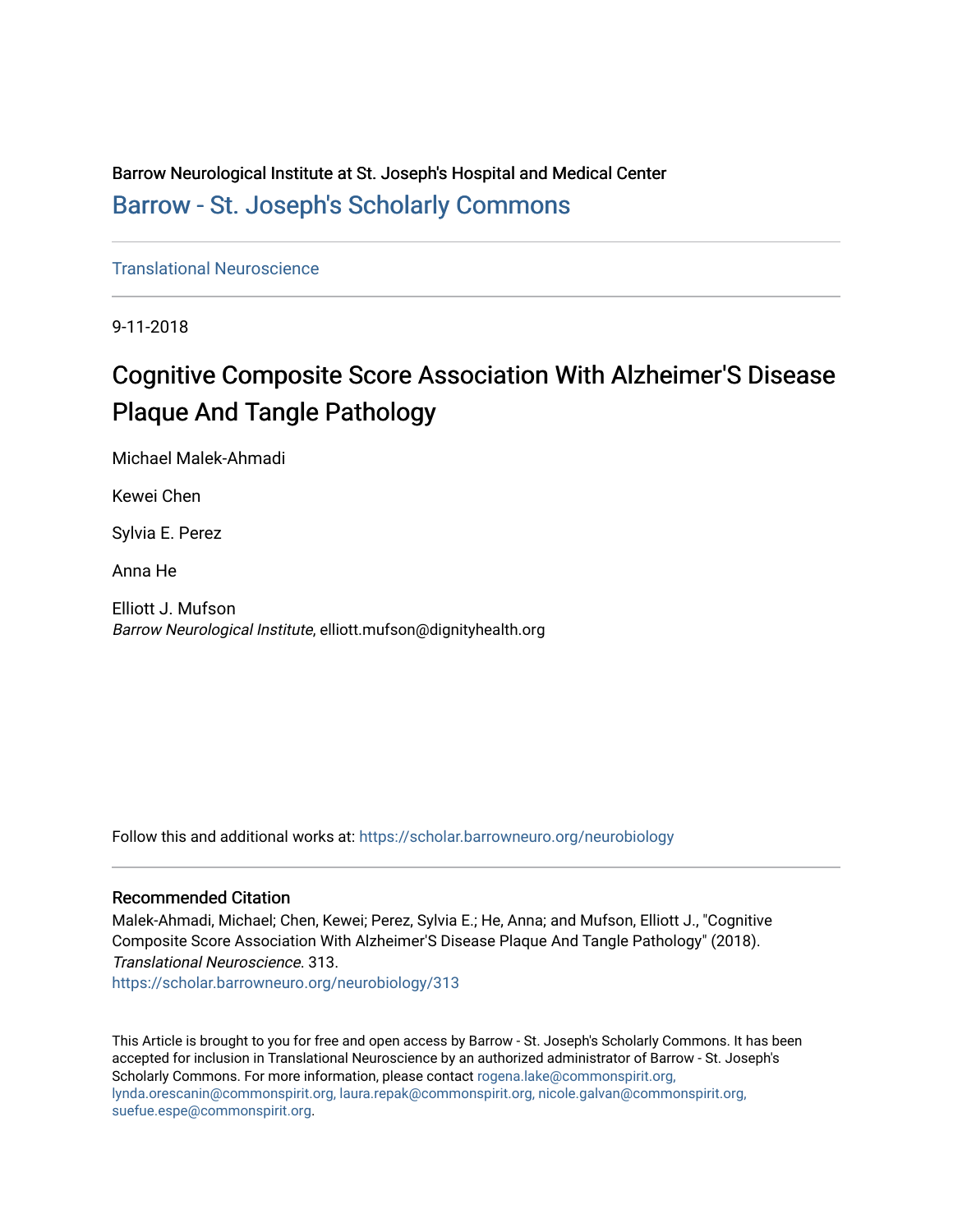

# Cognitive composite score association with Alzheimer's disease plaque and tangle pathology

Michael Malek-Ahmadi<sup>1</sup>, Kewei Chen<sup>1</sup>, Sylvia E. Perez<sup>2</sup>, Anna He<sup>1</sup> and Elliott J. Mufson<sup>2\*</sup>

## Abstract

Background: Cognitive composite scores are used as the primary outcome measures for Alzheimer's disease (AD) prevention trials; however, the extent to which these composite measures correlate with AD pathology has not been fully investigated. Since many on-going AD prevention studies are testing therapies that target either amyloid or tau, we sought to establish an association between a cognitive composite score and the underlying pathology of AD.

Methods: Data from 192 older deceased and autopsied persons from the Rush Religious Order Study were used in this study. All participants were classified at their initial evaluations with a clinical diagnosis of no cognitive impairment (NCI). Of these individuals, 105 remained NCI at the time of their death while the remaining 87 progressed to mild cognitive impairment (MCI) or AD. A cognitive composite score composed of eight cognitive tests was used as the outcome measure. Individuals were classified into groups based on Consortium to Establish a Registry for Alzheimer's Disease (CERAD) neuropathological diagnosis and Braak stage.

**Results:** The rate of annualized composite score decline was significantly greater for the high CERAD ( $p < 0.001$ ,  $d = 0.56$ ) and Braak ( $p < 0.001$ ,  $d = 0.55$ ) groups compared with the low CERAD and Braak groups, respectively. Mixed-model repeated measure (MMRM) analyses revealed a significantly greater difference in composite score change from baseline for the high CERAD group relative to the low CERAD group after 5 years ( $\Delta = -2.74$ , 95% confidence interval (CI) –5.01 to −0.47; p = 0.02). A similar analysis between low and high Braak stage groups found no significant difference in change from baseline ( $\Delta$  = -0.69, 95% CI -3.03 to 1.66;  $p = 0.56$ ).

Conclusions: These data provide evidence that decreased cognitive composite scores were significantly associated with increased AD pathology and provide support for the use of cognitive composite scores in AD prevention trials.

Keywords: Amyloid, Tau, Cognition, Prevention, Pre-clinical, Neuropathology

## Background

The recent initiation of secondary prevention trials for Alzheimer's disease (AD) [\[1](#page-11-0), [2\]](#page-11-0) has resulted in a paradigm shift in the AD clinical research field, with the focus on identifying individuals who are at risk of developing AD by virtue of age, genetic risk factors, and/or the presence of AD pathology through neuroimaging technologies. Until more robust associations between clinical outcomes and neuroimaging/fluid-based biomarkers are established

\* Correspondence: [elliott.mufson@dignityhealth.com](mailto:elliott.mufson@dignityhealth.com) <sup>2</sup>

 $2$ Department of Neurobiology and Neurology, Barrow Neurological Institute, 350 W. Thomas Rd, Phoenix, AZ 85013, USA

Full list of author information is available at the end of the article



[[3\]](#page-11-0), the gold standard measure of efficacy in AD clinical prevention trials will continue to be the clinical evaluation of cognitive changes over time. However, the cognitive assessments in AD clinical trials are not sensitive enough to detect changes in less cognitively impaired individuals [[4](#page-11-0), [5\]](#page-11-0), and therefore their use in prevention trials remains dubious. To identify the earliest clinically meaningful changes in cognition, the use of a composite score comprised of several different cognitive tests has been proposed [[6\]](#page-11-0). Given that the incidence of mild cognitive impairment (MCI) can vary greatly [\[7](#page-11-0), [8](#page-11-0)], AD prevention trials that use time-to-event as an outcome require extended observation periods to accurately assess disease

© The Author(s). 2018 Open Access This article is distributed under the terms of the Creative Commons Attribution 4.0 International License [\(http://creativecommons.org/licenses/by/4.0/](http://creativecommons.org/licenses/by/4.0/)), which permits unrestricted use, distribution, and reproduction in any medium, provided you give appropriate credit to the original author(s) and the source, provide a link to the Creative Commons license, and indicate if changes were made. The Creative Commons Public Domain Dedication waiver [\(http://creativecommons.org/publicdomain/zero/1.0/](http://creativecommons.org/publicdomain/zero/1.0/)) applies to the data made available in this article, unless otherwise stated.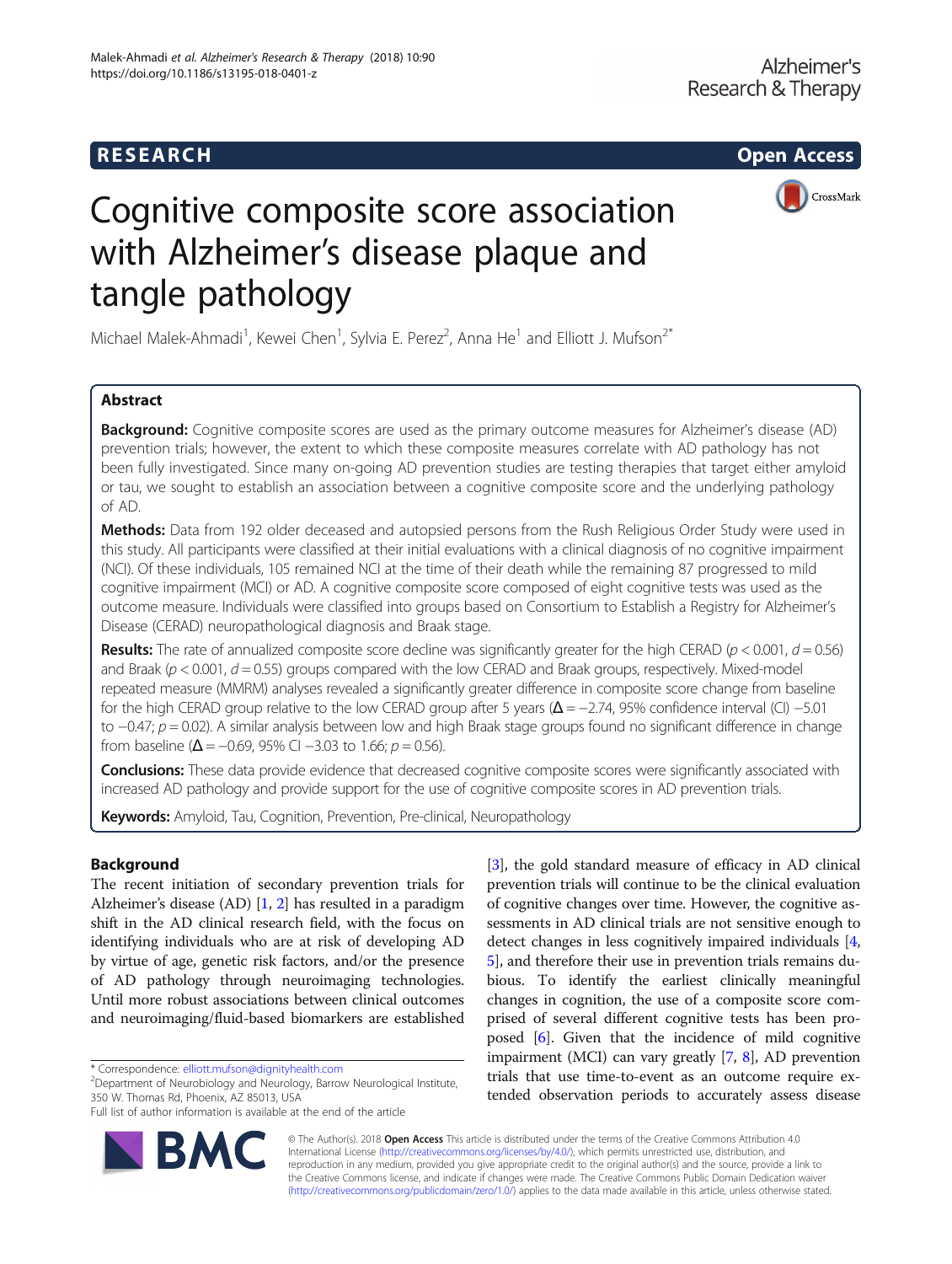progression. As a result, it is important that prevention trials use measures of cognition that can demonstrate meaningful treatment effects in the preclinical stages of dementia with reasonable trial durations.

It has been suggested that preclinical AD can be characterized by subtle cognitive changes that are detectable via sensitive neuropsychological tests and reflect the initial stages of the disease process [[9,](#page-11-0) [10\]](#page-11-0). In addition, preclinical AD is also characterized by a lack of functional decline [\[11](#page-11-0)], which puts greater significance on the ability to demonstrate treatment efficacy through cognitive assessments in AD prevention trials. Therefore, emphasis has been directed towards the creation and validation of cognitive composite scores as primary efficacy measures in AD prevention trials to detect subtle cognitive changes between treatment and placebo groups.

Several different cognitive composite measures have been developed  $[12-16]$  $[12-16]$  $[12-16]$  $[12-16]$  which are sensitive to subtle cognitive decline during the preclinical phase of AD. These composite scores were developed in different populations using differing variables (e.g., APOE ɛ4 status, amyloid positivity, postmortem AD neuropathology) to differentiate preclinical AD from age-similar controls. Others have proposed the Catch-Cog, a composite score that combines information from performance-based cognitive assessments with informant-based functional assessments [[17](#page-11-0)]. Furthermore, the European Prevention of Alzheimer's Dementia (EPAD) group has implemented a comprehensive battery of cognitive tests that assess several cognitive domains  $[18]$ . Many of the tests in the EPAD battery are widely used verbal or paper and pencil tests, while others are novel computer-based tasks that are intended to measure cognitive changes associated with specific cortical regions known to be differentially affected by AD pathology [[18](#page-11-0)]. Although there is evidence demonstrating that these composite scores have good sensitivity to clinical change  $[12–16]$  $[12–16]$  $[12–16]$  $[12–16]$  $[12–16]$ , it is unclear whether these particular composite scores correlate with autopsy-confirmed AD pathology.

Other groups have shown that cognitive composite scores correlate well with AD pathology among individuals with no cognitive impairment (NCI) who had not progressed to MCI or AD at the time of death [[19](#page-11-0)–[21](#page-11-0)]. Boyle et al. [[19\]](#page-11-0) showed that higher levels of both amyloid and tau load were associated with longitudinal decreases in global cognition after adjusting for age, sex, and education. Riley et al. [\[20](#page-11-0)] revealed that NCI individuals with a NIA-Reagan diagnosis of intermediate or high likelihood of AD had significantly greater antemortem cognitive decline relative to those with the no or low likelihood diagnoses. Monsell et al. [\[21](#page-11-0)] reported that NCI individuals with high levels of AD pathology had significantly greater decline on a composite score of attention/working memory when compared with NCI individuals with no evidence of AD pathology. Together, these studies provide evidence that elderly people that died with an antemortem clinical diagnosis of NCI but who displayed extensive AD pathology on brain neuropathological evaluation postmortem show a significant decline on a composite memory score.

Although it appears that cognitive composite score changes correlate with the presence of AD-related pathology among aged individuals who are cognitively stable, whether similar associations exist in individuals that progress to MCI or AD remains to be investigated. Since AD prevention trials are likely to enroll individuals who progress to MCI during the course of the study, understanding the nature of cognitive trajectories among progressors and nonprogressors is needed. Therefore, the aim of this study was to define the relationship between longitudinal changes on a cognitive composite score and postmortem plaque and neurofibrillary tangle (NFT) pathology among NCI individuals who did and did not progress to MCI and AD.

#### **Methods**

The data examined were derived from 192 older deceased and autopsied persons who were classified as NCI at their initial clinical evaluation. At the last testing within 12 months prior to death, 105 of these individuals remained NCI while the remaining 87 progressed to MCI  $(n = 40)$  or AD  $(n = 47)$  (Table [1\)](#page-3-0). Among those who progressed to MCI, 13 were classified as amnestic and 27 were classified as nonamnestic. Previous work by our group has shown that plaque and tangle pathology does not differ significantly between amnestic and nonamnestic MCI subjects in this cohort [\[22\]](#page-11-0). These individuals were participants in the Rush Religious Order Study (RROS) [\[23](#page-11-0), [24\]](#page-11-0), had no coexisting clinical or neurological conditions judged to contribute to cognitive impairment at their last clinical evaluation [\[23,](#page-11-0) [24](#page-11-0)], agreed to annual clinical evaluations, and signed an informed consent and an Anatomic Gift Act donating their brains at the time of death. Data from these subjects have been used in numerous clinical pathological studies supported by our ongoing NIA program project grant entitled the "Neurobiology of Mild Cognitive Impairment in the Elderly" (PO1AG14449). At the time of these studies, individuals were chosen from all available RROS participants that came to autopsy during a rolling admission [\[23\]](#page-11-0). In addition, those taking anticholinesterases or medication for depression were also excluded. The Human Investigation Committee of Rush University Medical Center approved this study.

## Clinical evaluation

Each of the participants underwent a uniform, structured, and clinical evaluation performed by a neurologist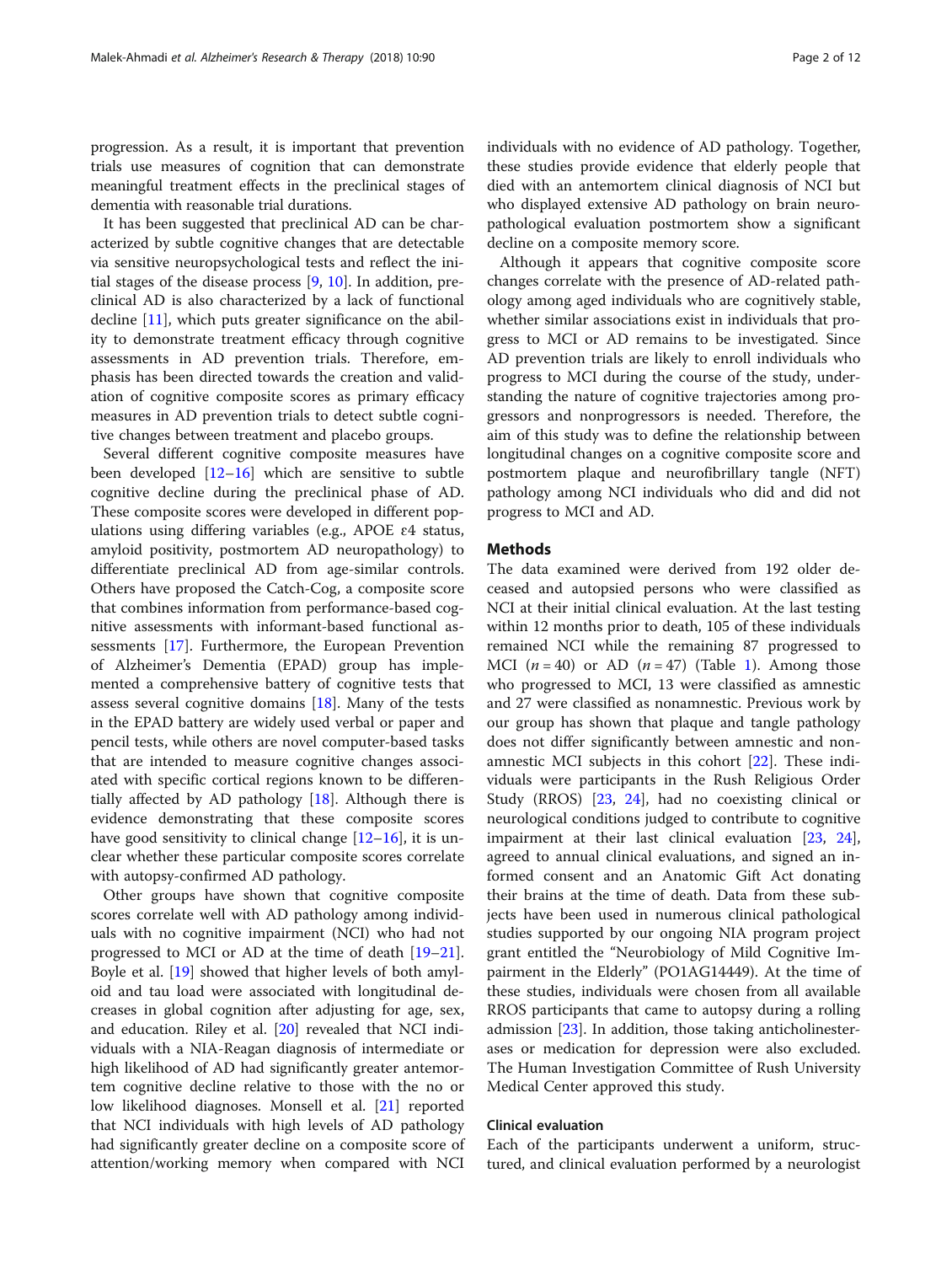|                                                            | Progressors          | Nonprogressors       | $p$ value | Effect size |
|------------------------------------------------------------|----------------------|----------------------|-----------|-------------|
| $\sqrt{n}$                                                 | 87                   | 105                  | <b>NA</b> | <b>NA</b>   |
| Gender (male/female), n                                    | 27/60                | 54/51                | < 0.001   | <b>NA</b>   |
| APOE e4 (carrier/noncarrier), n                            | 25/62                | 18/87                | 0.06      | <b>NA</b>   |
| Age at baseline (years)                                    | $78.95 \pm 5.93$     | $76.40 \pm 6.16$     | < 0.001   | 0.42        |
| Age at death (years)                                       | $87.84 \pm 5.67$     | $84.48 \pm 5.61$     | < 0.001   | 0.60        |
| Education (years)                                          | $18.31 \pm 3.22$     | $18.20 \pm 3.57$     | 0.82      | 0.03        |
| MMSF at baseline                                           | $28.28 \pm 1.78$     | $28.68 \pm 1.39$     | 0.08      | 0.25        |
| MMSE proximate to autopsy                                  | $21.92 \pm 6.61$     | $28.30 \pm 1.29$     | < 0.001   | 1.34        |
| Length of follow-up (years)                                | $7.65 \pm 3.72$      | $7.23 \pm 4.75$      | 0.50      | 0.10        |
| Baseline composite score                                   | $67.24 \pm 6.85$     | $69.08 \pm 7.37$     | 0.08      | 0.26        |
| Interval between last<br>clinic visit and autopsy (months) | $0.69 \pm 0.55$      | $0.68 \pm 0.57$      | 0.95      | 0.02        |
| Postmortem interval (h)                                    | $6.95 \pm 5.15$      | $7.11 \pm 6.95$      | 0.85      | 0.03        |
| Brain weight at autopsy (g)                                | $1165.97 \pm 131.11$ | $1224.61 \pm 142.93$ | < 0.001   | 0.43        |

<span id="page-3-0"></span>Table 1 Demographic, cognitive, and postmortem data by progression status

Values are shown as mean ± standard deviation unless otherwise indicated

Effect size  $=$  Cohen's d

MMSE Mini Mental State Examination, NA not applicable

and a trained neuropsychological test technician [[23](#page-11-0), [25\]](#page-11-0). Medications used by the subjects within the previous 14 days of the examination were reviewed and classified. A neurologist reviewed the medical history, medication use, neurologic examination, results of cognitive performance testing, and the neuropsychologist's opinion of cognitive impairment and dementia. Each participant was evaluated in their home, emphasizing findings deemed clinically relevant. Clinical diagnostic classification was performed as described previously [[23,](#page-11-0) [25](#page-11-0)]. At the time of death, individuals with a clinical diagnosis of MCI or AD were classified as progressors and those classified as NCI were categorized as nonprogressors. Progression to MCI or AD was determined by performance on neuropsychological tests as well as a clinical examination by a neurologist. Based on these cognitive and clinical data, a diagnostic algorithm was used to determine the clinical status of each participant [\[26](#page-11-0)].

#### Tissue preparation and neuropathological diagnosis

Brain accruement and processing was as described previously [[25](#page-11-0), [27](#page-11-0)]. Briefly, each brain was cut into 1-cm thick coronal slabs using a brain slice apparatus and hemisected. One hemisphere was immersion fixed in 4% paraformaldehyde (24–72 h) and cryoprotected (10% glycerol and 2% dimethyl sulfoxide in phosphate-buffered solution) until processing for immunohistochemistry.

Diagnostic blocks (mid-frontal, superior temporal, entorhinal cortex, hippocampus, inferior parietal cortex, basal ganglia, thalamus, and substantia nigra) from the opposite hemisphere were paraffin embedded and cut at 6 μm. Examination for cerebral infarctions was conducted as described previously [\[28](#page-11-0)]. Bielschowsky silver stain was used to visualize neuritic plaques (NPs), diffuse plaques (DPs), and NFTs. Sections were also immunostained for amyloid beta (Aβ) using antibody M0872 (1:100; Dako, CA) raised against  $A\beta_{1-40}$  and  $A\beta_{1-42}$ . Paired helical filament tau (AT8; 1:800, Covance) immunohistochemistry was also used to label NFTs. Neuropathological diagnoses were determined according to Consortium to Establish a Registry for Alzheimer's Disease (CERAD) [[29\]](#page-11-0) and Braak staging [\[30](#page-11-0)] as recommended by the NIA-Reagan criteria [[31](#page-11-0)]. Exclusion criteria included mixed dementias, Parkinson's disease, frontotemporal dementia, argyrophilic grain disease, vascular dementia, hippocampal sclerosis, stroke, and Lewy body disease. Lewy bodies in the substantia nigra, entorhinal, cingulate, midfrontal, middle temporal, and inferior parietal cortex were detected using α-synuclein immunohistochemistry as previously described [[32\]](#page-11-0) and scored semiquantitatively according to the severity and anatomical distribution, separating brainstem predominant, limbic/transitional, and diffuse neocortical types, depending on the anatomical distribution of the α-synuclein positivity [\[33](#page-11-0), [34\]](#page-11-0). A board-certified neuropathologist or trained technician, blinded to clinical diagnosis, counted the number of NPs and DPs revealed by Bielschowsky silver stain and Tau immunohistochemistry using the phosphorylated paired helical filament tau AT8 marker for NFTs, respectively, in one square millimeter area (100× magnification) per cortical region as reported previously [[35,](#page-11-0) [36](#page-11-0)]. NP and NFT counts used in this study were a summation of counts from the entorhinal cortex, CA1 hippocampus, midfrontal cortex, midtemporal cortex, and inferior parietal cortex.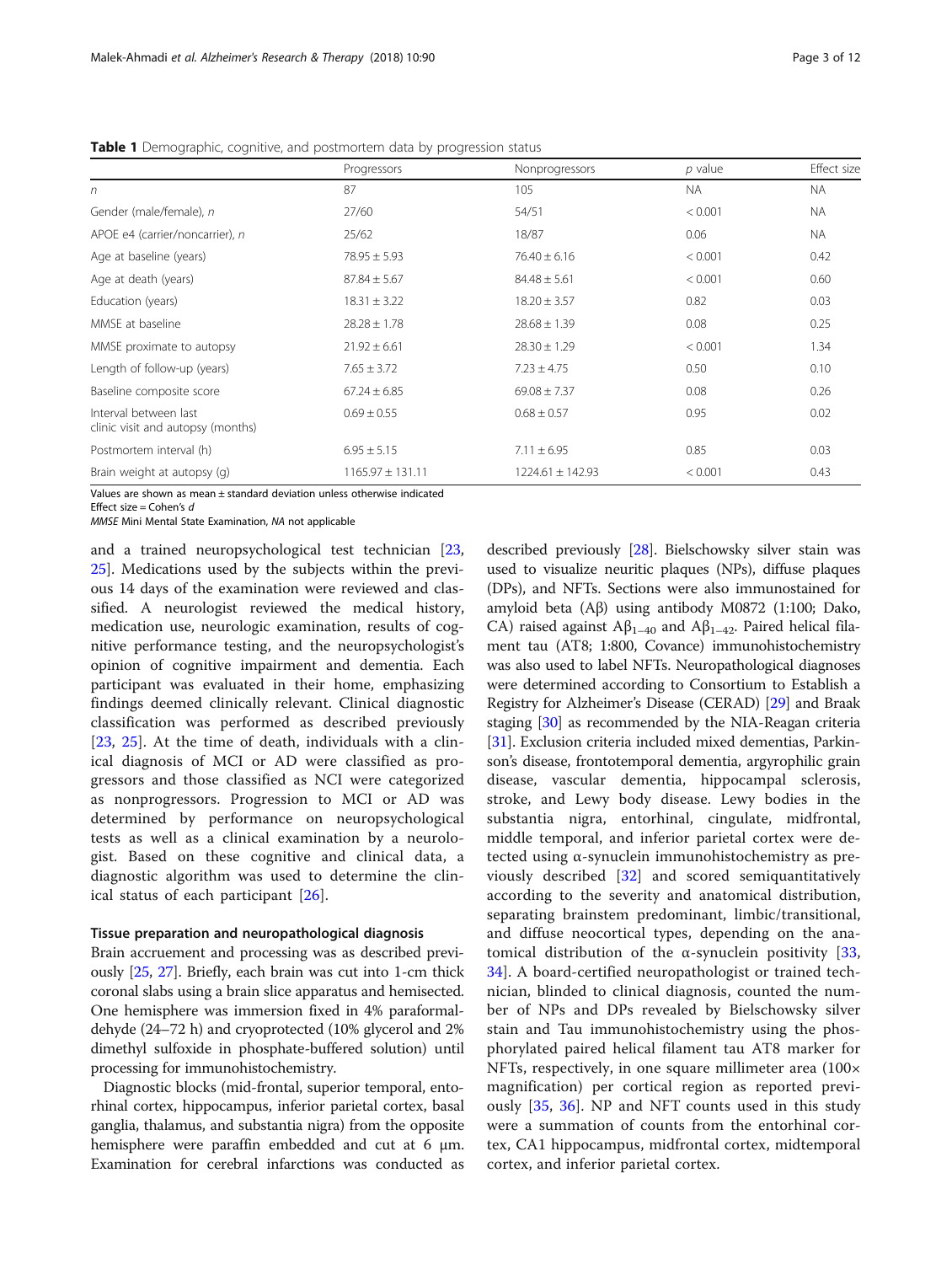#### Cognitive composite score

The composite score was comprised of eight cognitive tests that included the CERAD Word List Delayed Recall, WMS-R Logical Memory (delayed recall), Category Fluency (Fruits and Animals), Symbol Digit Modalities Test, Ravens Progressive Matrices (9-item), Judgment of Line Orientation (15-item), MMSE Orientation to Time, and MMSE Orientation to Place. The composite score used in this study is based on that of Langbaum et al. [[12\]](#page-11-0), but was refined to reflect the selection of tests being used in on-going AD prevention trials [[37,](#page-12-0) [38](#page-12-0)]. The tests that comprise this composite score are the same, or are analogous to, those used in other composite scores [[12](#page-11-0)–[14](#page-11-0)]. A list of the individual tests used to create the current composite score and others is shown in Table 2. The tests that form the composite score are intended to assess change in the cognitive domains of episodic memory (CERAD Word List Delayed Recall, WMS-R Logical Memory), attention/processing speed (Symbol Digit Modalities Test), executive function (Ravens Progressive Matrices), language (Category Fluency), visuospatial function (Judgment of Line Orientation), and orientation (MMSE Orientation to Time, and MMSE Orientation to Place). Several of these tests have been used in the formation of other composite scores [[13,](#page-11-0) [14,](#page-11-0) [17\]](#page-11-0). Another score utilizes the Repeatable Battery for the Assessment of Neuropsychological Stats (RBANS), which includes List Learning and Story Memory tests to assess episodic memory as well as other tests that assess attention (Coding and Digit Span), language (Picture Naming and Semantic Fluency), and visuospatial function (Figure Copy and Line Orientation) [[18\]](#page-11-0).

Individual raw scores for each test were standardized to a 0 to 1 scale by subtracting the minimum possible score for a test from the raw score and then dividing by the difference of the maximum and minimum possible scores:

Standardized  $score = (raw score - minimum possible score)$ (maximum possible score - minimum possible score)

Since the Category Fluency test does not have an established maximum score, two standard deviations above the mean was used as the maximum. This method has been applied previously for a similar cognitive composite score [\[12\]](#page-11-0). No adjustments for directionality were needed since lower scores are indicative of decreased performance for all tests. The standardized scores for each test were then summed and divided by eight (the number of tests) to obtain an unweighted average. Finally, for scaling purposes, standardized scores were multiplied by 100.

An annualized rate of change for the composite score was calculated by subtracting the score at the last visit from the baseline score and then dividing by the difference in age between the two visits.

Annualized change  $=$   $(\text{score at last visit} - \text{score at baseline})$  $(\text{age at last visit} - \text{age at baseline})$ 

#### Statistical analysis

Between-group frequency differences for categorical variables were analyzed using the Chi-square test while between-group differences for continuous variables were compared with a two-sample  $t$  test. Annualized cognitive composite score change differences for CERAD neuropathological diagnosis and Braak stage were evaluated using a one-way analysis of variance (ANOVA). Braak stage was divided into three groups (0 to II, III, and IV to V) to maintain adequate group sizes for the ANOVA. This Braak stage grouping scheme also allowed for the transentorhinal stage (I and II) of NFT deposition to be differentiated from the intermediate limbic stage (III) [[28\]](#page-11-0). Braak stage III was grouped independently since the transition from Braak stage III to IV is thought to coincide with the transition from normal cognition to

Table 2 Composite score comparison between studies

| Publication          | Composite score components                                                                                                                                                                                                                                                                                                |
|----------------------|---------------------------------------------------------------------------------------------------------------------------------------------------------------------------------------------------------------------------------------------------------------------------------------------------------------------------|
| Current study        | CERAD Word List Delayed Recall, WMS-R Logical Memory (Delayed Recall), Category Fluency, Symbol Digit Modalities Test,<br>Ravens Progressive Matrices (9-Item), Judgment of Line Orientation (15-Item), MMSE Orientation to Time, MMSE Orientation<br>to Place.                                                           |
| Langbaum et al. [12] | East Boston Memory Test (Immediate Recall), WMS-R Logical Memory (Delayed Recall), Boston Naming Test (15-Item),<br>Category Fluency, MMSE Orientation to Time, Ravens Progressive Matrices (9-Item), Symbol Digit Modalities Test                                                                                        |
| Donohue et al. [13]  | Free and Cued Selective Reminding Test (Total Score), MMSE (Total Score), WMS-R Logical Memory (Delayed Recall), WAIS-R<br>Digit Symbol Substitution                                                                                                                                                                      |
| Coley et al. [14]    | MMSE Orientation to Time, MMSE Orientation to Place, Free and Cued Selective Reminding Test (Total Score), Category<br>Fluency, Trail-Making Test Part B                                                                                                                                                                  |
| Jutten et al. [17]   | ADAS-Cog Word Recall, ADAS-Cog Word Recognition, ADAS-Cog Orientation, Digit Span Backward, Controlled Oral Word<br>Association Test, Category Fluency, Digit Symbol Substitution Test                                                                                                                                    |
| Ritchie et al. [18]  | RBANS List Learning, RBANS Story Memory, RBANS Figure Copy, RBANS Line Orientation, RBANS Picture Naming, RBANS<br>Semantic Fluency, RBANS Coding, RBANS Digit Span, NIH Examiner Toolbox Dot Counting, NIH Examiner Toolbox Paired<br>Associate Learning, NIH Examiner Toolbox Eriksen Flanker Task, Four Mountains Task |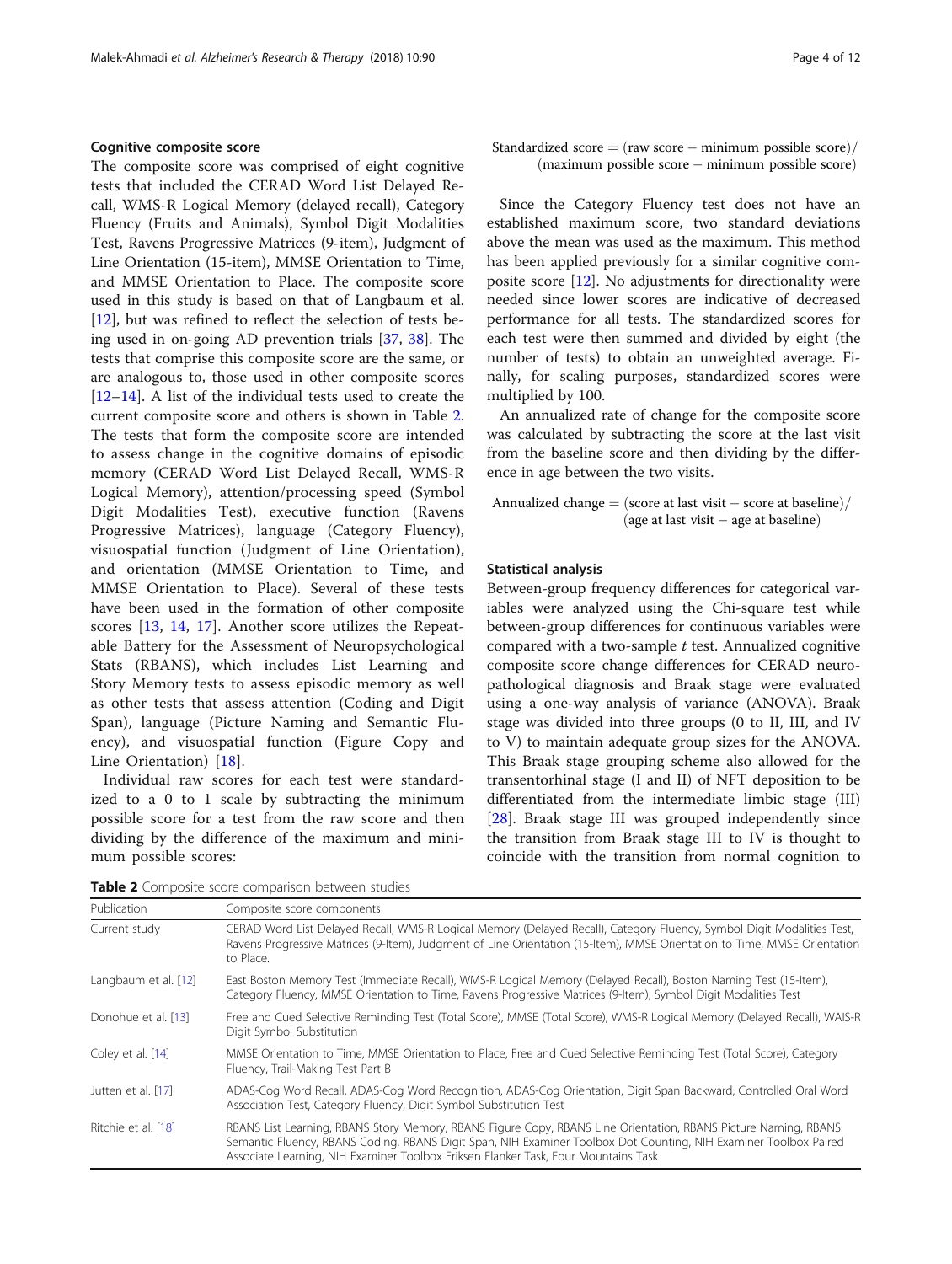dementia [[39\]](#page-12-0). Stages IV and V were grouped together as none of the subjects were classified in stage VI. The Tukey HSD test was used for post-hoc group-wise comparisons.

Annualized composite score change was also analyzed when the cases were grouped based on pathology severity as measured by CERAD criteria and Braak stage. The low CERAD group consisted of those with the no AD classification, while possible, probable, and definite AD were classified as high CERAD. Low Braak stage consisted of individuals ranging from 0 to II and high Braak stage included individuals ranging from III to V.

In addition, mixed-model repeated measure (MMRM) analyses were used to examine change from baseline differences on the composite score between high and low pathology groups. In these analyses, time was treated as a categorical variable and data were restricted to the first six visits for each subject (baseline plus 5 years of follow-up). This follow-up length was selected to approximate the duration of current AD prevention trials [[2,](#page-11-0) [37](#page-12-0), [38](#page-12-0)]. Unstructured covariance structure was attempted for all models. In the event that the models did not converge, autoregressive order 1 (AR(1)) followed by variance component (VC) structures were used. Kenward-Roger approximation for degrees of freedom was used for all models. The MMRM models included fixed-effects for visit, age at baseline, gender, education, APOE ε4 carrier status, baseline composite score, pathology group, and visit by pathology group interaction. The primary outcome for each analysis was the least-squares difference of composite score change between the low and high pathology groups. Separate MMRM models were carried out to compare change from baseline differences in high versus low CERAD and high versus low Braak stage. A third MMRM model was carried out which grouped the participants based on both their CERAD and Braak stage status (high CERAD/ high Braak, low CERAD/low Braak, and intermediate (high CERAD/low Braak and low CERAD/high Braak)).

The *t* tests and ANOVA were carried out using SYSTAT 13.1 (SYSTAT Software Inc., San Jose, CA). SAS Enterprise Guide 6.1 (SAS Institute, Cary, NC) was used for the MMRM analyses. Statistical significance was set at  $p \leq 0.05$ .

#### Results

#### Demographic and postmortem characterization

Demographic, cognitive, and postmortem characteristics of the study sample are shown in Table [1](#page-3-0). Females were more likely to progress to MCI/AD than males ( $p$  < 0.001). APOE ε4 status was not associated with disease progression ( $p = 0.06$ ). Individuals who progressed to MCI or AD were approximately 2.5 years older than nonprogressors at baseline ( $p < 0.001$ ). Progressors were also significantly older at their time of death relative to nonprogressors ( $p < 0.001$ ); however, the two groups did not differ on years of education ( $p = 0.82$ ), baseline Mini Mental State Examination (MMSE) ( $p = 0.08$ ), length of follow-up ( $p = 0.50$ ), or baseline composite score ( $p =$ 0.08). MMSE proximate to death was significantly lower for progressors ( $p < 0.001$ ). The interval between the last clinic visit and death and postmortem interval were not significantly different ( $p = 0.95$  and  $p = 0.85$ , respectively). Progressors had significantly lower brain weight at autopsy compared with nonprogressors ( $p < 0.001$ ).

For the neuropathological variables (Table 3), CERAD neuropathological diagnosis prevalence of the no AD classification was significantly higher among nonprogressors ( $p < 0.001$ ). Braak stage V was more prevalent among progressors than nonprogressors ( $p = 0.01$ ).

## Cognitive composite score and neuropathology associations

Annualized composite score change between the CERAD classifications was significantly different ( $p < 0.001$ ), with the no AD group showing a significantly slower rate of change relative to the probable AD  $(p = 0.01)$  and definite AD groups  $(p < 0.001)$  $(p < 0.001)$  $(p < 0.001)$  (Fig. 1). All other CERAD group-wise comparisons were not significantly different. For Braak stage, the 0 to II group showed a significantly slower annualized composite score change relative to the III  $(p = 0.01)$  and IV to V  $(p < 0.001)$  groups (Fig. [2\)](#page-6-0). The Braak stage III and IV to V groups were not significantly different ( $p = 0.99$ ).

Significant differences for the annualized cognitive composite score change was noted for both the CERAD and Braak stage groupings (both  $p < 0.001$ ) with medium effect sizes (CERAD  $d = 0.56$ ; Braak stage  $d = 0.55$ ). Data for these analyses are shown in Table [4](#page-6-0).

**Table 3** Neuropathological data by progression status

|                                      | ╯  | ╯                                  |           |
|--------------------------------------|----|------------------------------------|-----------|
|                                      |    | Progressors (n) Nonprogressors (n) | $p$ value |
| CERAD neuropathological<br>diagnosis |    |                                    | < 0.001   |
| No AD                                | 18 | 41                                 |           |
| Possible AD                          | 6  | 14                                 |           |
| Probable AD                          | 39 | 38                                 |           |
| Definite AD                          | 24 | 12                                 |           |
| Braak stage                          |    |                                    | 0.01      |
| 0                                    | 0  | 2                                  |           |
|                                      | 9  | 19                                 |           |
| $\parallel$                          | 7  | 17                                 |           |
| $\parallel$                          | 24 | 31                                 |           |
| $\mathsf{I}\mathsf{V}$               | 23 | 31                                 |           |
| V                                    | 24 | 5                                  |           |

AD Alzheimer's disease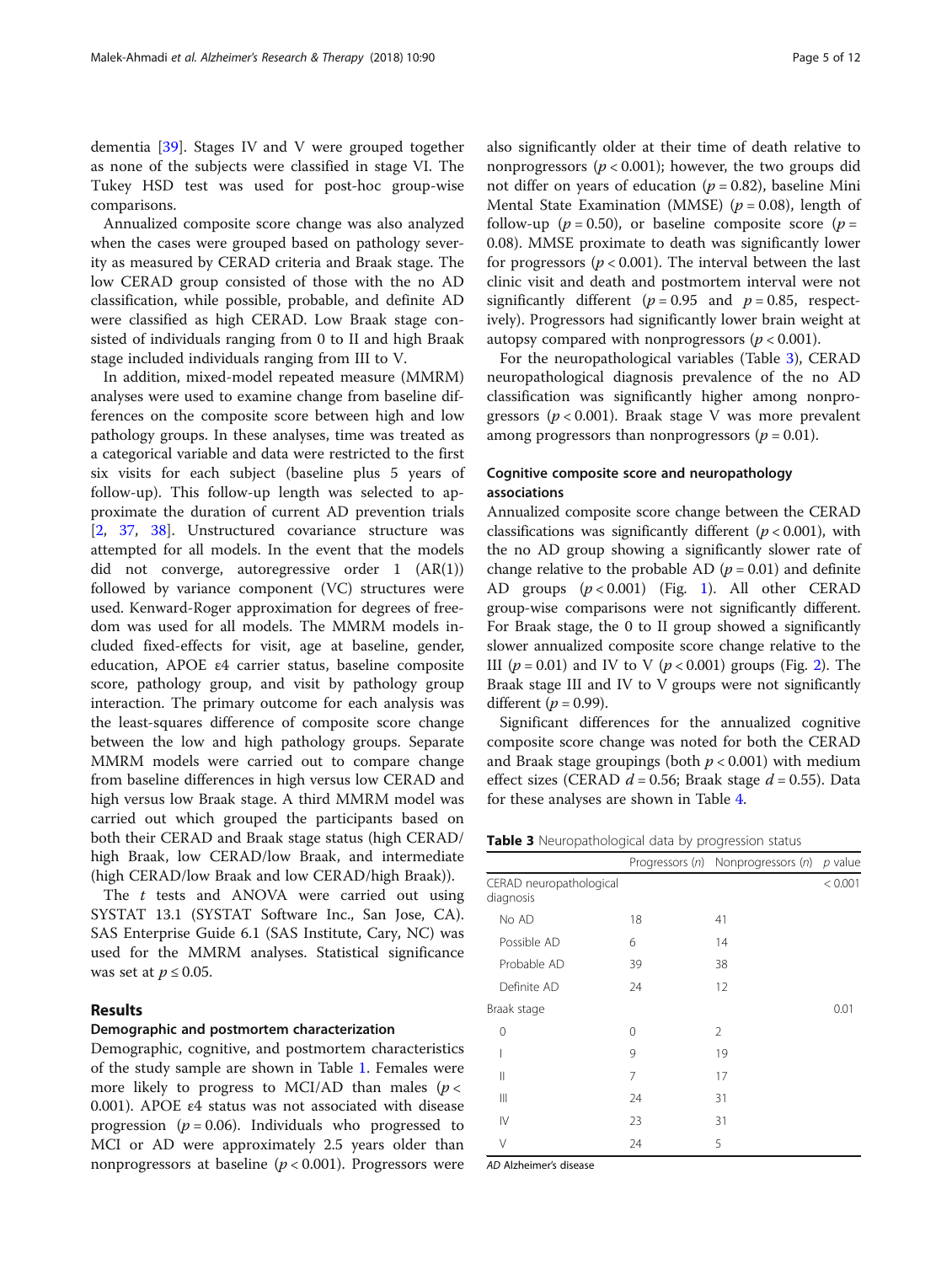<span id="page-6-0"></span>

The MMRM analysis for the CERAD grouping showed that the composite score change from baseline difference between the high and low CERAD groups was statistically significant  $(\Delta = -2.74, 95\%)$ confidence interval (CI) –5.01 to –0.47;  $p = 0.02$ ), with the high CERAD group showing a significantly greater change from baseline (Fig. [3\)](#page-7-0). For Braak stage, the composite score change from baseline difference between the low and high groups was not statistically significant ( $\Delta$  = -0.69, 95% CI -3.03 to 1.66;  $p = 0.56$ ). Although the high/low Braak stage group difference was not statistically significant, independently, these groups both showed a statistically significant decline



Table 4 Annualized cognitive composite score change differences for high and low pathology groupings

|             | High           | Low              | $p$ value | Effect size |
|-------------|----------------|------------------|-----------|-------------|
| CERAD       | $-1.59 + 2.40$ | $-0.26 \pm 2.36$ | < 0.001   | 0.56        |
|             | $n = 133$      | $n = 59$         |           |             |
| Braak stage | $-1.57 + 2.23$ | $-0.19 + 2.75$   | < 0.001   | 0.55        |
|             | $n = 138$      | $n = 54$         |           |             |
|             |                |                  |           |             |

Values are shown as mean ± standard deviation Effect size = Cohen's  $d$ 

from baseline (high Braak:  $\Delta$  = −3.99, 95% CI −5.25 to −2.74;  $p < 0.001$ ; low Braak:  $\Delta = -3.30$ , 95% CI -5.38 to  $-1.23$ ;  $p = 0.002$ ) (Fig. [4\)](#page-8-0).

For the three-group analysis, the group sizes were as follows: high CERAD/high Braak,  $n = 56$ ; intermediate,  $n = 53$ ; low CERAD/low Braak,  $n = 83$ . The composite score change from baseline difference between the high CERAD/high Braak and the low CERAD/low Braak was not statistically significant ( $\Delta$  = −0.78, 95% CI −3.81 to 2.24;  $p = 0.61$ ). Further examination of the low CERAD/ low Braak group found that eight individuals who progressed had composite score change from baseline estimates ranging from  $-2.15$  to  $-21.70$  (mean  $±$  SD,  $-7.28$  $± 6.61$ ), which could explain the nonsignificant difference with the high CERAD/high Braak group. The intermediate group showed a significantly greater change from baseline than the low CERAD/low Braak group (Δ  $= 3.85, 95\% \text{ CI } 0.55 - 7.15; p = 0.02$ . Composite score decline for the high CERAD/high Braak group was significantly greater than that of the intermediate group ( $\Delta$  = −4.63, 9[5](#page-8-0)% CI −7.09 to −1.58;  $p = 0.002$ ) (Fig. 5). Within-group and between-group change from baseline estimates for each MMRM model are shown in Table [5](#page-9-0). AR(1) covariance structure was used for all MMRM models due to a lack of convergence when using unstructured covariance.

#### Post-hoc MMRM analyses

When change from baseline differences for APOE ε4 carrier status were assessed, ε4 carriers were found to have significantly greater change from baseline relative to ε4 noncarriers ( $\Delta$  = −3.15, 95% CI −5.63 to −0.66;  $p = 0.01$ ). For progression status, progressors displayed significantly greater change from baseline than nonprogressors ( $\Delta$  = −7.51, 95% CI −9.48 to −5.53; p < 0.001). MMRM models restricted to nonprogressors were performed to determine the effect of pathology group differences on the composite score. For high/low CERAD groups, the difference in change from baseline was not statistically significant ( $\Delta$  = −1.17, 95% CI −3.39 to 1.05;  $p = 0.30$ ). The difference for the high/low Braak groups was also not significant ( $\Delta$  = 0.52, 95% CI –1.78 to 2.82;  $p = 0.66$ ).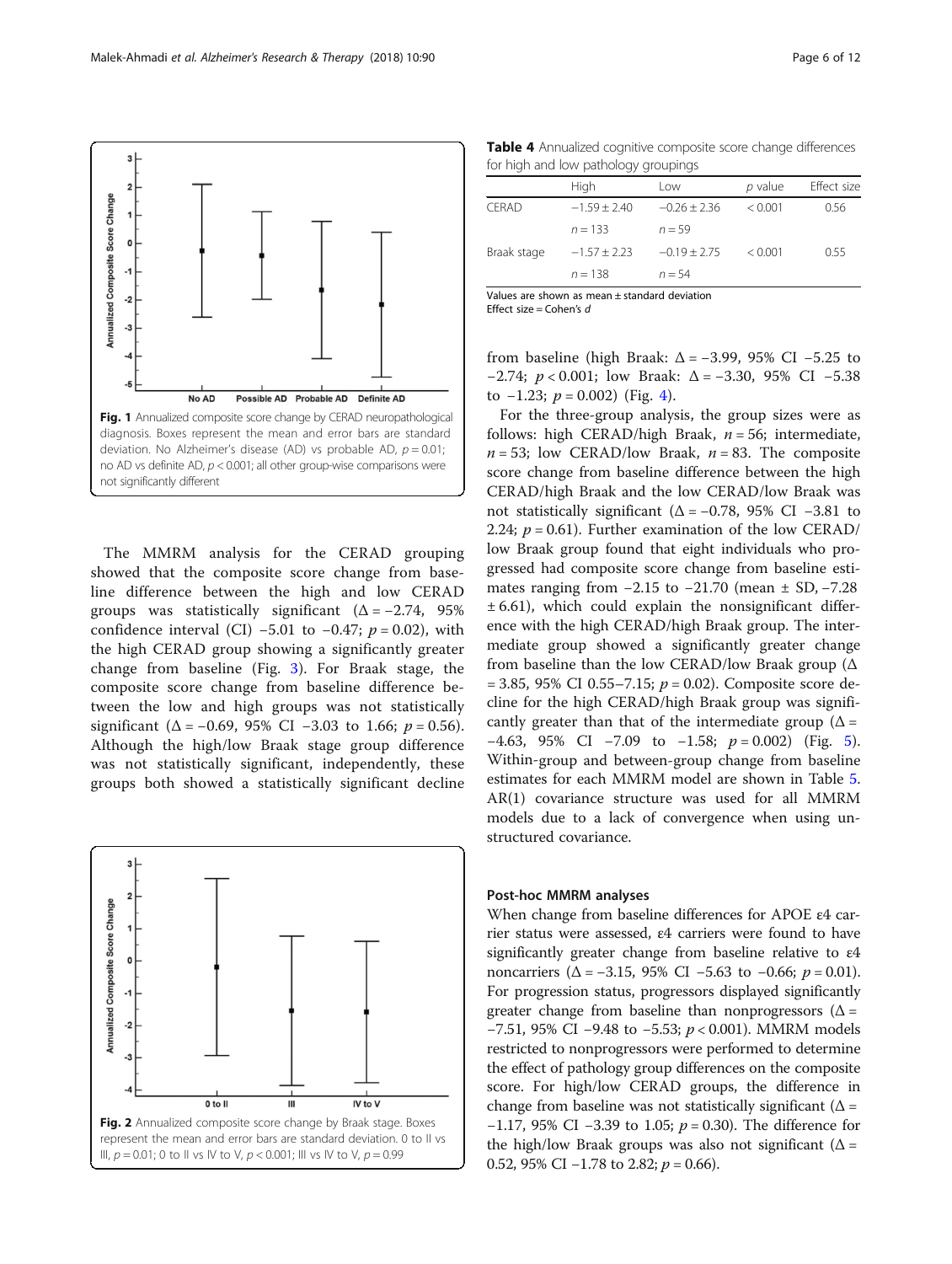<span id="page-7-0"></span>

#### Z score standardization of the composite score

An additional analysis was performed using a z score transformation to create the composite score. The individual cognitive tests at each visit were standardized to the mean and standard deviation of their baseline values, which generated a z score for each raw test value. The z scores for each individual at each visit were summed and divided by eight to create a composite z score. Change from baseline analyses for the composite z score were conducted similar to the previous MMRM analyses. The high CERAD group showed worse performance relative to the low CERAD group on the composite z score, but this difference was not statistically significant ( $\Delta$  = −0.16, 95% CI −0.33 to 0.01;  $p = 0.06$ ). The composite z score difference for the high and low Braak stage groups was also not significant ( $\Delta$  = -0.03, 95% CI  $-0.20$  to 0.14;  $p = 0.74$ ). For the three-group analysis, the composite z score results were similar to the previous three-group analysis where the high CERAD/Braak group had significantly greater decline than the intermediate group ( $\Delta$  = −0.33, 95% CI −0.50 to −0.15;  $p < 0.001$ ), but not the low CERAD/Braak group ( $\Delta =$ 0.00, 95% CI −0.23 to 0.22; *p* = 0.98). Similar to the previous analysis, the intermediate group had significantly better performance than the low CERAD/Braak group  $(\Delta = 0.32, 95\% \text{ CI } 0.08 - 0.57; p = 0.01).$ 

## **Discussion**

The results of this study demonstrate a significant association between AD-related amyloid and tau pathology and a cognitive composite score similar to those used in on-going AD prevention trials [[12](#page-11-0)–[14](#page-11-0), [38,](#page-12-0) [39](#page-12-0)]. In addition, these findings serve to establish a relatively robust association between a cognitive outcome and AD

pathology. Our results also provide empirical support for the use of cognitive composite scores as a primary outcome for AD prevention trials. Although many of the current AD therapies in clinical trials are focused primarily on amyloid reduction [\[40](#page-12-0)], the continued development of tau-directed treatments [\[41\]](#page-12-0) will require that cognitive composite scores correlate well with both AD lesions. These results are important in light of the Food and Drug Administration's (FDA) revised guidance for drug development in early AD [\[9](#page-11-0)], which indicates that approval for a new treatment could be obtained based on a "persuasive effect" on a cognitive outcome. However, the guidelines emphasize that a study sponsor must demonstrate that cognitive function is related to underlying disease pathology in a broader clinical context (certainty of diagnosis and future clinical course) [[9\]](#page-11-0). Previous studies have shown that cognitive trajectories in cognitively stable individuals are impacted by the severity of AD pathology [\[19](#page-11-0)–[21](#page-11-0)]. Here we found the same association in a mixed sample of progressors and nonprogressors. Since AD prevention trials are likely to include individuals who will progress to MCI during the course of the trial, including these subjects in our analysis provides a more accurate estimate of cognitive trajectories in the context of an AD prevention trial.

Since other currently used composite scores [\[13,](#page-11-0) [14,](#page-11-0) [17](#page-11-0), [18](#page-11-0)] are comprised of the same, or similar, cognitive subtests to those employed here, it is likely that their association with AD pathology would be comparable with our composite score. Although the FDA's revised guidance for early AD drug development [\[9\]](#page-11-0) provides greater latitude in the use of cognitive outcomes for efficacy analyses, there is still a need to demonstrate that observed cognitive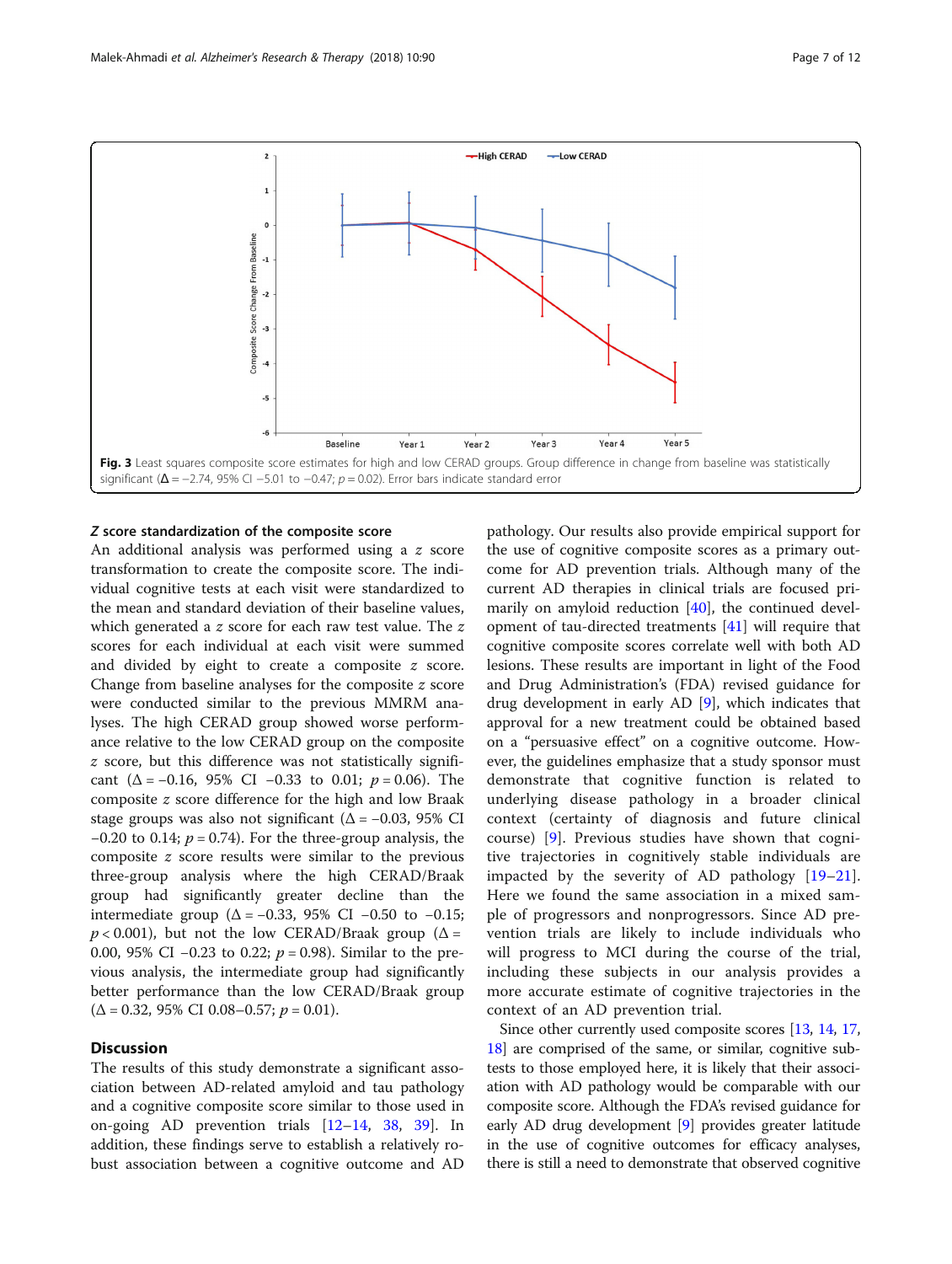<span id="page-8-0"></span>

changes are associated with underlying disease pathology as suggested by the current study.

This present study also lends support to the requirement that potential subjects display positive amyloid scans to meet inclusion criteria in AD prevention trials. Since AD prevention trial inclusion criteria include clinically asymptomatic individuals with significant AD pathology who are at a higher risk for the development of cognitive symptoms, it is these individuals in which preclinical intervention(s) may significantly delay or halt the onset of clinical decline. The results derived from

the CERAD high/low grouping show that individuals with high plaque load had significantly greater annualized declines on the composite score relative to those with low plaque load. In addition, the medium effect size  $(d = 0.56)$  indicates clinical relevance for this difference. Amyloid imaging evidence has shown that decreased performance in several different cognitive domains is associated with greater amyloid load in cortical regions associated with AD (e.g., precuneus, anterior cingulate, posterior cingulate, temporal cortex, pre-frontal cortex, etc.) [[42\]](#page-12-0). Others have shown that increased

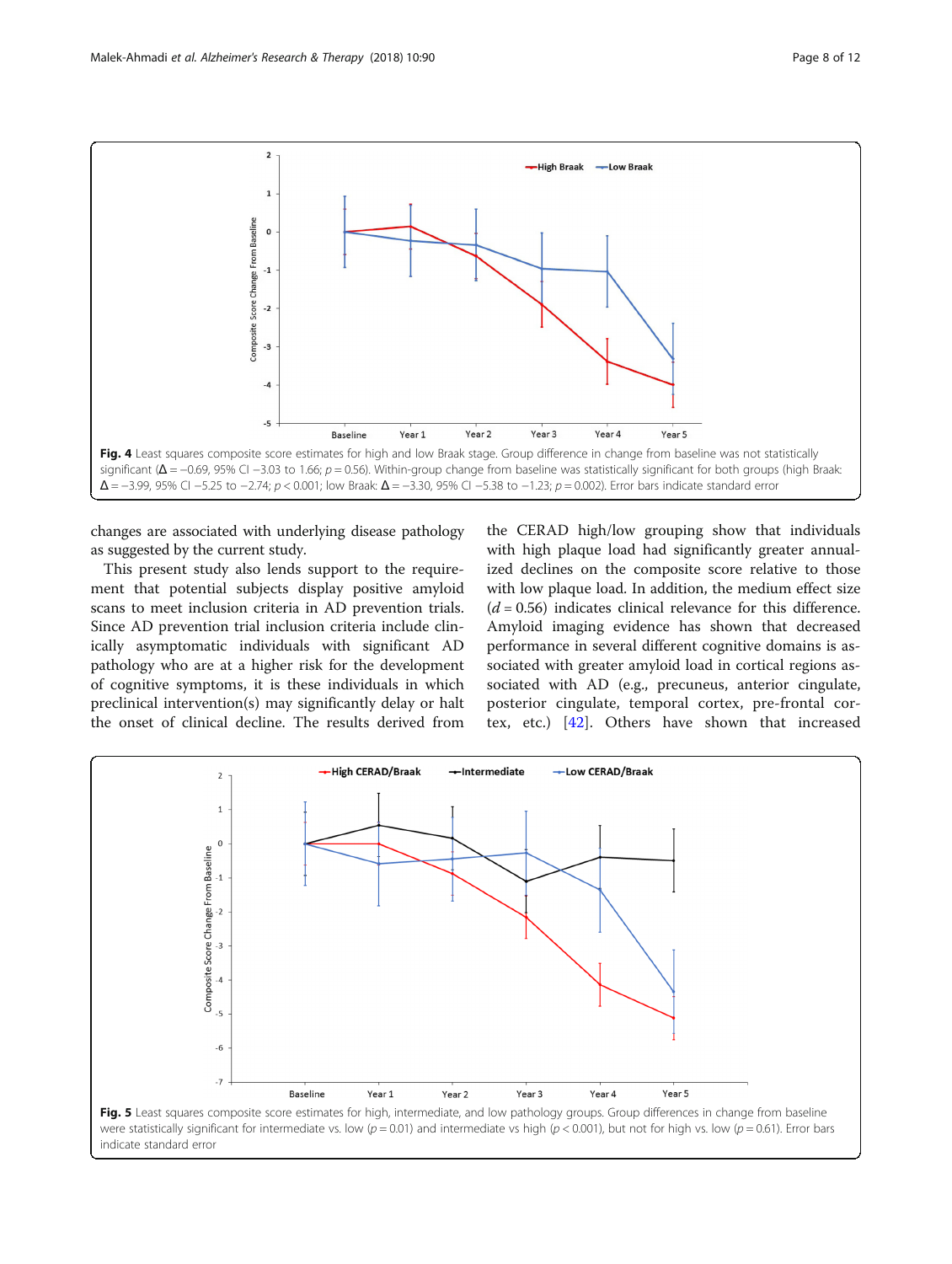|                       | $\Delta$ from baseline        | $p$ value | $\Delta$ from low group   | $p$ value |
|-----------------------|-------------------------------|-----------|---------------------------|-----------|
| Low CERAD             | $-1.80$ (-3.79, 0.19)         | 0.08      | <b>NA</b>                 | <b>NA</b> |
| High CERAD            | $-4.54$ $(-5.80, -3.28)$      | < 0.001   | $-2.74(-5.01, -0.47)$     | 0.02      |
| Low Braak             | $-3.30$ $(-5.38, -1.23)$      | 0.002     | <b>NA</b>                 | <b>NA</b> |
| High Braak            | $-3.99$ ( $-5.25$ , $-2.74$ ) | < 0.001   | $-0.69$ ( $-3.03$ , 1.66) | 0.56      |
| Low CERAD/low Braak   | $-4.34$ $(-7.09, -1.58)$      | 0.002     | <b>NA</b>                 | <b>NA</b> |
| Intermediate          | $-0.49$ $(-2.52, 1.54)$       | 0.64      | 3.85(0.55, 7.15)          | 0.02      |
| High CERAD/high Braak | $-5.12$ ( $-6.48$ , $-3.76$ ) | < 0.001   | $-0.78$ $(-3.81, 2.24)$   | 0.61      |

<span id="page-9-0"></span>Table 5 MMRM-estimated cognitive composite score change from baseline results

Values are shown as least-squares mean (95% confidence interval) NA not applicable

plaque and NFT pathology in the entorhinal cortex, CA1, and subiculum is associated with worse antemortem memory performance [\[43](#page-12-0)]. Our findings are similar to these domain- and region-specific cognition and pathology associations.

MMRM analysis did not reveal significant differences in composite score trajectory between the low and high Braak groups ( $p = 0.56$ ), indicating that the groups had similar rates of decline (Fig. [4\)](#page-8-0). In addition, the MMRM analysis of the low and high CERAD groups showed that the high CERAD group had a significantly greater change from baseline relative to the low CERAD group  $(p < 0.001)$ . Furthermore, an additional MMRM analysis revealed that individuals in the high CERAD and high Braak stage groups exhibited greater change from baseline relative to the intermediate pathology group. The lack of significance between the high CERAD/high Braak and the low CERAD/low Braak groups is surprising, but may be driven by the inclusion of eight progressors in the low CERAD/low Braak cohort that showed significant cognitive decline. Overall, these results suggest that increased plaque burden drives the observed change in the composite score, which contrasts with other studies showing that both NFTs and NPs are associated with cognitive decline  $[44, 45]$  $[44, 45]$  $[44, 45]$  $[44, 45]$ . A study by our group found a lack of association between NFT load and cognition in a cross-sectional analysis [\[46](#page-12-0)], but in a subsequent longitudinal analysis we found that the interaction of higher Braak stage, older age, and positive APOE ε4 status were associated with declines in episodic memory and executive function in NCI older adults [\[47](#page-12-0)]. Furthermore, we previously found that decreased cognitive performance in NCI subjects in a cross-sectional study was associated with NP load and not DP load [\[48](#page-12-0)].

The finding that the intermediate pathology group performed significantly better than the low CERAD/low Braak stage group in the three-group MMRM analysis is curious. A possible explanation might be that cognitive reserve mechanisms allowed the intermediate group to maintain cognitive function in the presence of plaque or tangle pathology [\[46,](#page-12-0) [49](#page-12-0)]. However, of the 53 subjects in

the intermediate group, 29 displayed high Braak pathology raising the possibility that these may be cases of neurofibrillary tangle predominant dementia (NFTPD) in which the APOE ε4 allele is less prevalent and cognitive impairment is less severe relative to sporadic AD [[50,](#page-12-0) [51\]](#page-12-0). Only three of the 29 high Braak subjects were APOE ε4 carriers and this group did not show a significant decline from baseline. The lack of cognitive composite score decline in the high Braak group may also suggest the presence of primary age-related tauopathy (PART), which is characterized by the presence of NFT pathology with no or minimal amyloid plaque deposits and is associated with a lack of cognitive decline and low APOE ε4 prevalence [\[52](#page-12-0)]. Since these cases displayed both plaque and tangle pathology, they do not meet the criteria for PART.

Another important issue raised by this study is the relative discordance of neuropathological and clinical status and its impact on the interpretation of composite score differences. Here we found that the probable AD CERAD diagnosis and advanced Braak scores were relatively equal between progressors and nonprogressors. Heterogeneity of AD neuropathology among NCI individuals has been reported previously by our group in the population examined here [[46](#page-12-0)–[48](#page-12-0)], which may be related to the observation that some of the CERAD diagnostic groups were not significantly different on the annualized composite score change. When high and low pathology status was considered, annualized change was significantly lower among the high CERAD and high Braak stage groups with effect sizes that also indicated clinical relevance. Although it is unclear whether these effect sizes relate to treatment efficacy, they suggest that significant treatment effects could be observed if disease-modifying therapies are initiated early.

Composite scores have been used as clinical trial endpoints in other therapeutic areas [\[53](#page-12-0)], allowing for multiple components of a particular outcome to be measured in a single index. Since the clinical presentation of MCI and AD can differ in terms of which cognitive domains show the earliest decline, cognitive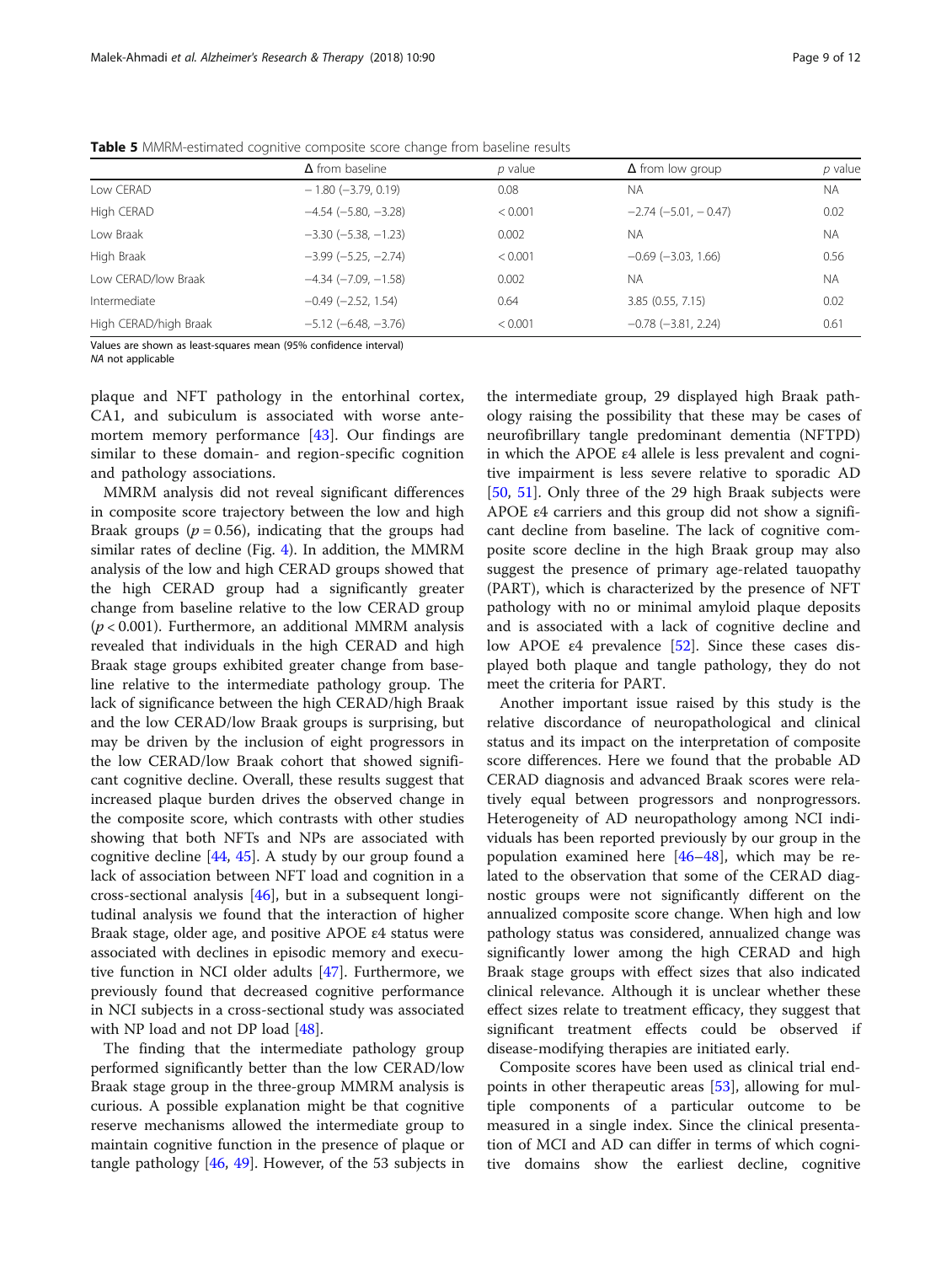composite scores allow for these changes to be observed while not requiring additional statistical power if each cognitive test were treated as separate outcomes. Moreover, how components of a composite score are weighted is also an important issue [[54](#page-12-0), [55\]](#page-12-0). Donohue and colleagues [[13\]](#page-11-0) commented that differing weights among the components of a cognitive composite score are not easily attained since there is no a priori evidence of how a weighting scheme relates to a treatment response. In addition, implementing a fixed weighting scheme assumes a degree of homogeneity in the clinical presentation and course of decline in cognitive domains. Since decline in nonmemory domains may not occur at the same frequency or at the same trajectory between individuals, giving equal weight to the components of a composite score might allow for cognitive decline to be measured more accurately in the presence of heterogeneous clinical presentations. Others have shown relative improvement in treatment-effect detection using linear weights in a cognitive composite score [\[55](#page-12-0)]; however, the use of linear weighting may produce only marginal gains in statistical power [[55](#page-12-0)].

Another challenge in the interpretation of the current findings is the follow-up timeframe. Although we restricted the follow-up length to 5 years to approximate that of AD prevention trials, it is reasonable to expect that many individuals may develop clinical symptoms of MCI/AD after this timeframe. Therefore, the prognostic value of these results may be limited. In this study, the composite score differences were not clear until year 4, and it is likely that these differences were driven by progressors with high pathology. An additional limitation is the relatively small number of APOE ε4 carriers, particularly homozygous individuals, which may affect the associations reported here. Future studies with a greater balance of APOE ε4 carriers and noncarriers will extend these results. The subjects in this study were from a community-based group of highly educated retired clergy who had excellent healthcare and nutrition and were used in multiple clinical pathological [[56](#page-12-0)] and epidemiological investigations [[35\]](#page-11-0). Individuals who volunteer may introduce bias by decreasing pathology, but this is partially mitigated by high follow-up and autopsy rates of the RROS [\[27\]](#page-11-0). The findings presented here may be limited to a less heterogeneous population since the individuals examined were virtually absent of vascular or other comorbid neuropathology. Since vascular lesions and other neuropathologies frequently occur in the presence of classic AD pathology, this cohort is more representative of those individuals that would be chosen for an AD clinical prevention trial.

Study strengths include uniform premortem clinical and postmortem pathological evaluation and that the final pathologic classification was performed without knowledge of the clinical evaluation. An additional strength is that our results are easily translatable to clinical trials since the MMRM approach is often used to analyze the primary outcome of AD clinical trials [[57](#page-12-0)– [63\]](#page-12-0). In this study, the selection of covariates is similar to that used in the efficacy analyses of clinical AD trials [[57](#page-12-0)–[63](#page-12-0)]. Furthermore, the cognitive composite score used in the present investigation is similar to composites currently being used in on-going AD prevention trials [[12](#page-11-0)–[14](#page-11-0), [37,](#page-12-0) [38\]](#page-12-0), which adds to the generalizability of our findings.

#### Conclusion

The results of this study are prescient given that cognitive composite scores are being utilized as primary outcomes in AD prevention trials. The findings presented here establish that cognitive composite score performance correlates well with AD pathology in a preclinical context. By showing that a clinical outcome is associated with treatment targets of on-going AD prevention trials, these results may provide additional support for prevention trials that demonstrate beneficial treatment effects.

#### Abbreviations

AD: Alzheimer's disease; ANOVA: Analysis of variance; AR(1): Autoregressive order 1; CERAD: Consortium to Establish a Registry for Alzheimer's Disease; CI: Confidence interval; DP: Diffuse plaque; EPAD: European Prevention of Alzheimer's Dementia; MCI: Mild cognitive impairment; MMRM: Mixed-model repeated measure; MMSE: Mini Mental Status Examination; NCI: No cognitive impairment; NFT: Neurofibrillary tangle; NFTPD: Neurofibrillary tangle predominant dementia; NP: Neuritic plaque; PART: Primary age-related tauopathy; RROS: Rush Religious Order Study

#### Acknowledgements

We are indebted to the nuns, priests, and lay brothers who participated in the Rush Religious Orders Study and to the members of the Rush ADC.

#### Funding

This study was supported by grants PO1AG014449, RO1AG043375, P30AG010161, and P30AG042146 from the National Institute on Aging, National Institutes of Health and Barrow Neurological Institute Barrow and Beyond.

#### Availability of data and materials

The data used in the current study are available by request through the Rush Alzheimer's Disease Center Research Resource Sharing Hub [\(https://](https://www.rushu.rush.edu/research/departmental-research/rush-alzheimer%E2%80%99s-disease-center-research) [www.rushu.rush.edu/research/departmental-research/rush-alzheimer](https://www.rushu.rush.edu/research/departmental-research/rush-alzheimer%E2%80%99s-disease-center-research)'s-disease[center-research](https://www.rushu.rush.edu/research/departmental-research/rush-alzheimer%E2%80%99s-disease-center-research)).

#### Authors' contributions

MMA was responsible for the conception and design of the study. MMA, KC, and AH were responsible for the analysis and interpretation of the data. MMA, KC, AH, SEP, and EJM were responsible for drafting the manuscript and revising it critically for important intellectual content. All authors read and approved the final manuscript.

#### Ethics approval and consent to participate

All subjects signed an informed consent and an Anatomic Gift Act donating their brains at time of death. The Human Investigation Committee of Rush University Medical Center approved this study.

#### Consent for publication

Not applicable.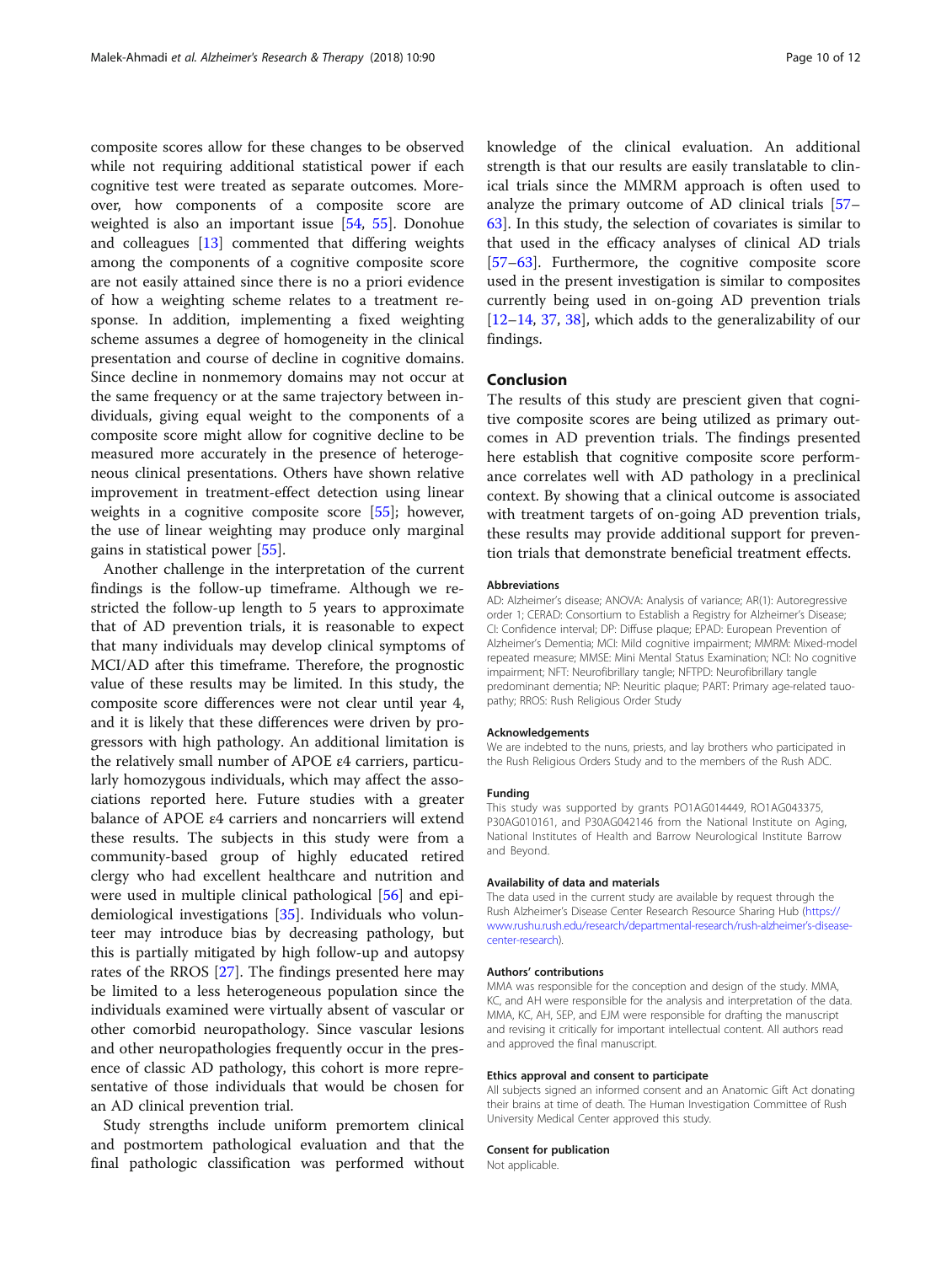#### <span id="page-11-0"></span>Competing interests

The authors declare that they have no competing interests.

#### Publisher's Note

Springer Nature remains neutral with regard to jurisdictional claims in published maps and institutional affiliations.

#### Author details

1<br>Banner Alzheimer's Institute, 901 E. Willetta St, Phoenix, AZ, USA.<br>2Department of Neurobiology and Neurology, Barrow Neurologic <sup>2</sup>Department of Neurobiology and Neurology, Barrow Neurological Institute, 350 W. Thomas Rd, Phoenix, AZ 85013, USA.

#### Received: 19 December 2017 Accepted: 2 July 2018 Published online: 11 September 2018

#### References

- 1. Reiman EM, Langbaum JBS, Tariot PN. Alzheimer's prevention initiative: a proposal to evaluate presymptomatic treatments as quickly as possible. Biomark Med. 2010;4:3–14.
- 2. Sperling RA, Rentz DM, Johnson KA, Karlawish J, Donohue M, Salmon DP, Aisen P. The A4 study: stopping AD before symptoms begin? Sci Transl Med. 2014;19:228fs13.
- 3. Beckett LA, Harvey DJ, Gamst A, Donohue M, Kornak J, Zhang H, Kuo JH. Alzheimer's Disease Neuroimaging Initiative. The Alzheimer's Disease Neuroimaging Initiative: annual change in biomarkers and clinical outcomes. Alzheimers Dement. 2010;6:257–64.
- 4. Schneider LS, Sano M. Current Alzheimer's disease clinical trials: methods and placebo outcomes. Alzheimers Dement. 2009;5:388–97.
- 5. Schneider LS, Mangialasche M, Andreasen N, Feldman H, Giacobini E, Jones R, Mantua V, Mecocci P, Pani L, Winblad B, Kivipelto M. Clinical trials and late-stage drug development for Alzheimer's disease: an appraisal from 1984 to 2014. J Intern Med. 2014;275:251–83.
- 6. Hendrix SB. Measuring clinical progression in MCI and pre-MCI populations: enrichment and optimizing clinical outcomes over time. Alzheimers Res Ther. 2012;4:24.
- Lopez OL, Becker JT, Chang Y-F, Sweet RA, DeKosky ST, Gach MH, Carmichael OT, McDade E, Kuller LH. Incidence of mild cognitive impairment in the Pittsburgh cardiovascular health study-cognition study. Neurology. 2012;79:1599–606.
- 8. Chen Y, Denny KG, Harvey D, Farias ST, Mungas D, DeCarli C, Beckett L. Progression from normal cognition to mild cognitive impairment in a diverse clinic-based and community-based elderly cohort. Alzheimers Dement. 2017;13(4):399–405.
- 9. United States Food and Drug Administration. Early Alzheimer's disease: developing drugs for treatment: guidance for industry. DRAFT. Feb. 2018. Accessed electronically on 3/15/18 at [https://www.fda.gov/](https://www.fda.gov/downloads/Drugs/GuidanceComplianceRegulatoryInformation/Guidances/UCM596728.pdf) [downloads/Drugs/GuidanceComplianceRegulatoryInformation/Guidances/](https://www.fda.gov/downloads/Drugs/GuidanceComplianceRegulatoryInformation/Guidances/UCM596728.pdf) [UCM596728.pdf](https://www.fda.gov/downloads/Drugs/GuidanceComplianceRegulatoryInformation/Guidances/UCM596728.pdf).
- 10. Katz R. Evidentiary standards for drug development and approval. NeuroRx. 2004;1:307–16.
- 11. Kozauer N, Katz R. Regulatory innovation and drug development for earlystage Alzheimer's disease. N Engl J Med. 2013;368:1169–71.
- 12. Langbaum JBS, Hendrix SB, Ayutyetnot N, Chen K, Fleisher AS, Shar RC, Bennett DA, Tariot PN, Reiman EM. An empirically derived composite cognitive test score with improved power to track and evaluate treatments for preclinical Alzheimer's disease. Alzheimers Dement. 2014;10:666–74.
- 13. Donohue MC, Sperling RA, Salmon DP, Rentz DM, Raman R, Thomas RG, Weiner M, Aisen PS, Australian Imaging, Biomarkers, and lifestyle flagship study of ageing, Alzheimer's Disease Neuroimaging Initiative, Alzheimer's disease cooperative study. The preclinical Alzheimer cognitive composite: measuring amyloid-related decline. JAMA Neurol. 2014;71(8):961–70.
- 14. Coley N, Gallini A, Ousset PJ, Vellas B, Andrieu S, GuidAge study group. Evaluating the clinical relevance of a cognitive composite outcome measure: an analysis of 1414 participants from the 5-year GuidAge Alzheimer's prevention trial. Alzheimers Dement. 2016;12(12):1216–25.
- 15. Soldan A, Pettigrew C, Cai Q, Wang MC, Moghekar AR, O'Brien RJ, Selnes OA, Albert MS, BIOCARD Research Team. Hypothetical preclinical Alzheimer's disease groups and longitudinal cognitive change. JAMA Neurol. 2016;73(6):698–705.
- 16. Hassenstab J, Monsell SE, Mock C, Roe CM, Caims NJ, Morris JC, Kukull W. Neuropsychological markers of cognitive decline in persons with Alzheimer disease neuropathology. J Neuropathol Exp Neurol. 2015;74(11):1086–92.
- 17. Jutten RJ, Harrison J, de Jong FJ, Aleman A, Ritchie CW, Scheltens P, Sikkes SAM. A composite measure of cognitive and functional progression in Alzheimer's disease: Design of the Capturing Changes in cognition study. Alzheimers Dement (NY). 2017;3(1):130–8.
- 18. Ritchie K, Ropacki M, Albala B, Harrison J, Kaye J, Kramer J, Randolph C, Ritchie CW. Recommended cognitive outcomes in preclinical Alzheimer's disease: consensus statement from the European prevention of Alzheimer's dementia project. Alzheimers Dement. 2017;13(2):186–95.
- 19. Boyle PA, Yu L, Wilson RS, Schneider JA, Bennett DA. Relation of neuropathology with cognitive decline among older persons without dementia. Front Aging Neurosci. 2013;5:50.
- 20. Riley KP, Jicha GA, Davis D, Abner EL, Cooper GE, Stiles N, Smith CD, Kryscio RJ, Nelson PT, Van Eldik LJ, Schmitt FA. Prediction of preclinical Alzheimer's disease: longitudinal rates of change in cognition. J Alzheimers Dis. 2011;25: 707–17.
- 21. Monsell SE, Mock C, Hassenstab J, Roe CM, Cairns NJ, Morris JC, Kukull W. Neuropsychological changes in asymptomatic persons with Alzheimer disease neuropathology. Neurology. 2014;83:434–40.
- 22. Malek-Ahmadi M, Lu S, Chan Y, Perez SE, Chen K, Mufson EJ. Cognitive domain dispersion association with Alzheimer's pathology. J Alzheimers Dis. 2017;58(2):575–83.
- 23. Bennett DA, Schneider JA, Arvanitakis Z, Wilson RS. Overview and findings from the religious order study. Curr Alzheimer Res. 2012;9(6):628–45.
- 24. Mufson EJ, Chen EY, Cochran EJ, Beckett LA, Bennett DA, Kordower JH. Entorhinal cortex beta-amyloid load in individuals with mild cognitive impairment. Exp Neurol. 1999;158(2):469–90.
- 25. Bennett DA, Schneider JA, Buchman AS, Mendes de Leon C, Bienias JL, Wilson RS. The rush memory and aging project: study design and baseline characteristics of the study cohort. Neuroepidemiology. 2005;25:163–75.
- 26. Bennett DA, Schneider JA, Aggarwal NT, Arvanitakis Z, Shah RC, Kelly JF, Fox JH, Cochran EJ, Arends D, Treinkman AD, Wilson RS. Decision rules guiding the clinical diagnosis of Alzheimer's disease in two community-based cohort studies compared to standard practice in a clinic-based cohort study. Neuroepidemiology. 2006;27(3):169–76.
- 27. Bennett DA, Schneider JA, Wilson RS, Bienias JL, Arnold SE. Neurofibrillary tangles mediate the association of amyloid load with clinical Alzheimer disease and level of cognitive function. Arch Neurol. 2004;61:378–184.
- 28. Schneider JA, Aggarwal NT, Barnes L, Boyle P, Bennett DA. The neuropathology of older persons with and without dementia from community versus clinic cohorts. J Alzheimers Dis. 2009;18(3):691–701.
- 29. Mirra SS. The CERAD neuropathology protocol and consensus recommendations for the postmortem diagnosis of Alzheimer's disease: a commentary. Neurobiol Aging. 1997;18:S91–4.
- 30. Braak H, Braak E. Neuropathological staging of Alzheimer-related changes. Acta Neuropathol. 1991;82:239–59.
- 31. The National Institute on Aging and Reagan Institute Working Group on Diagnostic Criteria for the Neuropathological Assessment of Alzheimer's disease. Consensus recommendations for the postmortem diagnosis of Alzheimer's disease. The National Institute on Aging, and Reagan institute working group on diagnostic criteria for the neuropathological assessment of Alzheimer's disease. Neurobiol Aging. 1997;18:S1–2.
- 32. Schneider JA, Arvanitakis Z, Bang W, Bennett DA. Mixed brain pathologies account for most dementia cases in community-dwelling older persons. Neurology. 2007;69:2197–204.
- 33. McKeith IG, Galasko D, Kosaka K, Perry EK, Dickson DW, Hansen LA, Salmon DP, Lowe J, Mirra SS, Byrne EJ, Lennox G, Quinn NP, Edwardson JA, Ince PG, Bergeron C, Burns A, Miller BL, Lovestone S, Collerton D, Jansen EN, Ballard C, de Vos RA, Wilcock GK, Jellinger KA, Perry RH. Consensus guidelines for the clinical and pathologic diagnosis of dementia with Lewy bodies (DLB): report of the consortium on DLB international workshop. Neurology. 1996; 47:1113–24.
- 34. Jellinger KA. A critical evaluation of current staging of α-synuclein pathology in Lewy body disorders. Biochim Biophys Acta. 2009;1792(7):730–40.
- 35. Bennett DA, Wilson RS, Schneider JA, Evans DA, Beckett LA, Aggarwal NT, Barnes LL, Fox JH, Bach J. Natural history of mild cognitive impairment in older persons. Neurology. 2002;59:198–205.
- 36. Mitchell TW, Nissanov J, Han LY, Mufson EJ, Schneider JA, Cochran EJ, Bennett DA, Lee VM, Trojanowski JQ, Arnold SE. Novel method to quantify